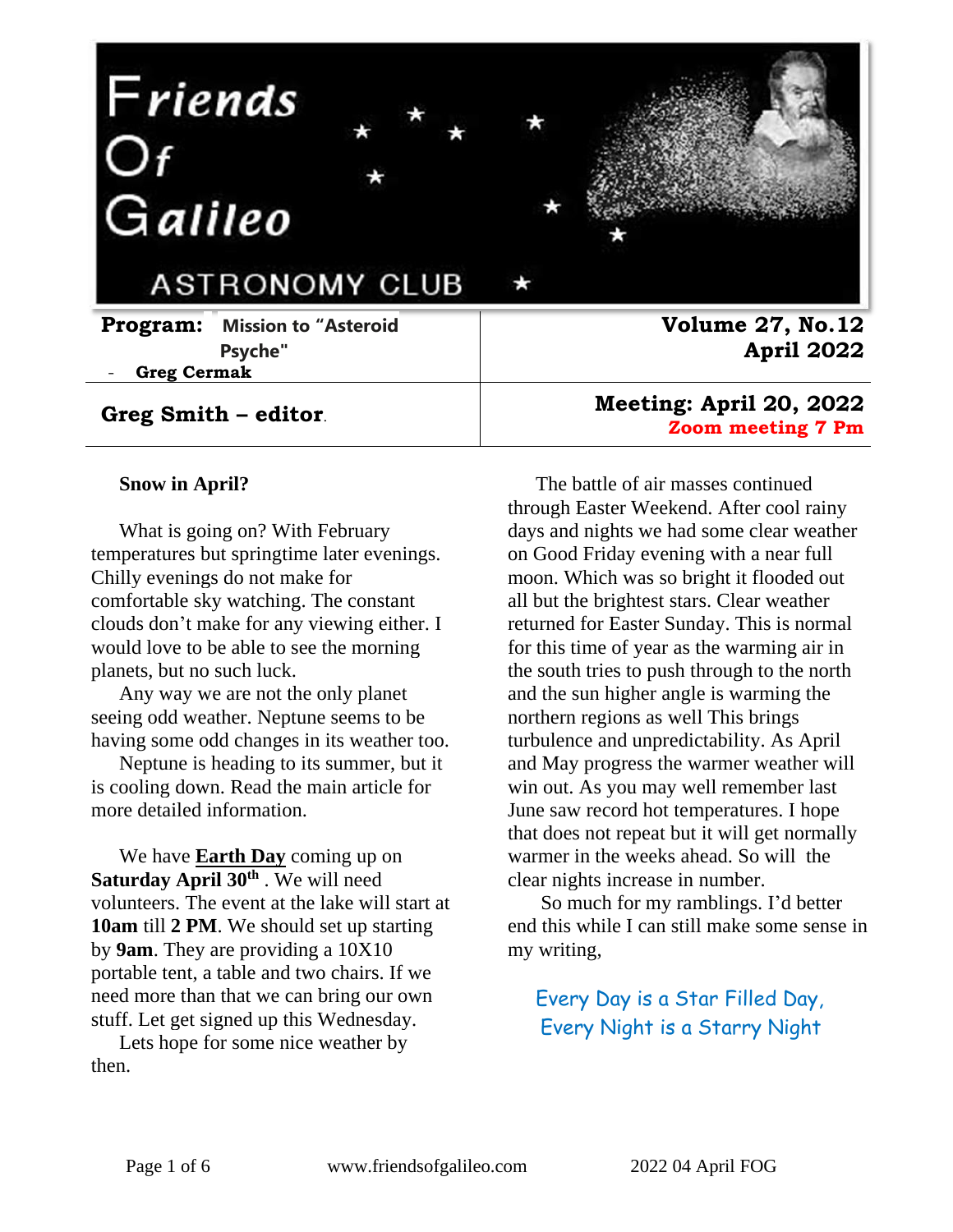

# *[SUMMER ON NEPTUNE IS](https://skyandtelescope.org/astronomy-news/summer-on-neptune-is-surprisingly-chilly/)  [SURPRISINGLY CHILLY](https://skyandtelescope.org/astronomy-news/summer-on-neptune-is-surprisingly-chilly/)*

BY: [COLIN STUART](https://skyandtelescope.org/author/colin-stuart/) *APRIL 13, 2022*

## Even though Neptune is entering its version of summer, it's actually cooling down — except for its poles, which are mysteriously warming up.

Astronomers were surprised to learn that Neptune is getting colder, despite currently experiencing early summer.

A team led by space scientists at the University of Leicester, UK, combined all available thermal infrared data on the eighth planet from half a dozen different observatories stretching back almost 20 years. The dataset includes images from some of the biggest telescopes in the world, including the European Southern Observatory's Very Large Telescope and the W.M. Keck Observatory. They also used spectral data from NASA's Spitzer Space Telescope.

The team concluded in the *Planetary Science Journal* that the globally averaged temperature in Neptune's stratosphere — the region above the planet's active weather layer — has plummeted by 8ºC (14ºF) since 2003.

"Our data cover less than half of a Neptune season, so no one was expecting to see large and rapid changes," says team member Glenn Orton (NASA's JPL). While the seasons change every three months on Earth, Neptune takes 165 years to orbit the Sun and so each season lasts more than four decades.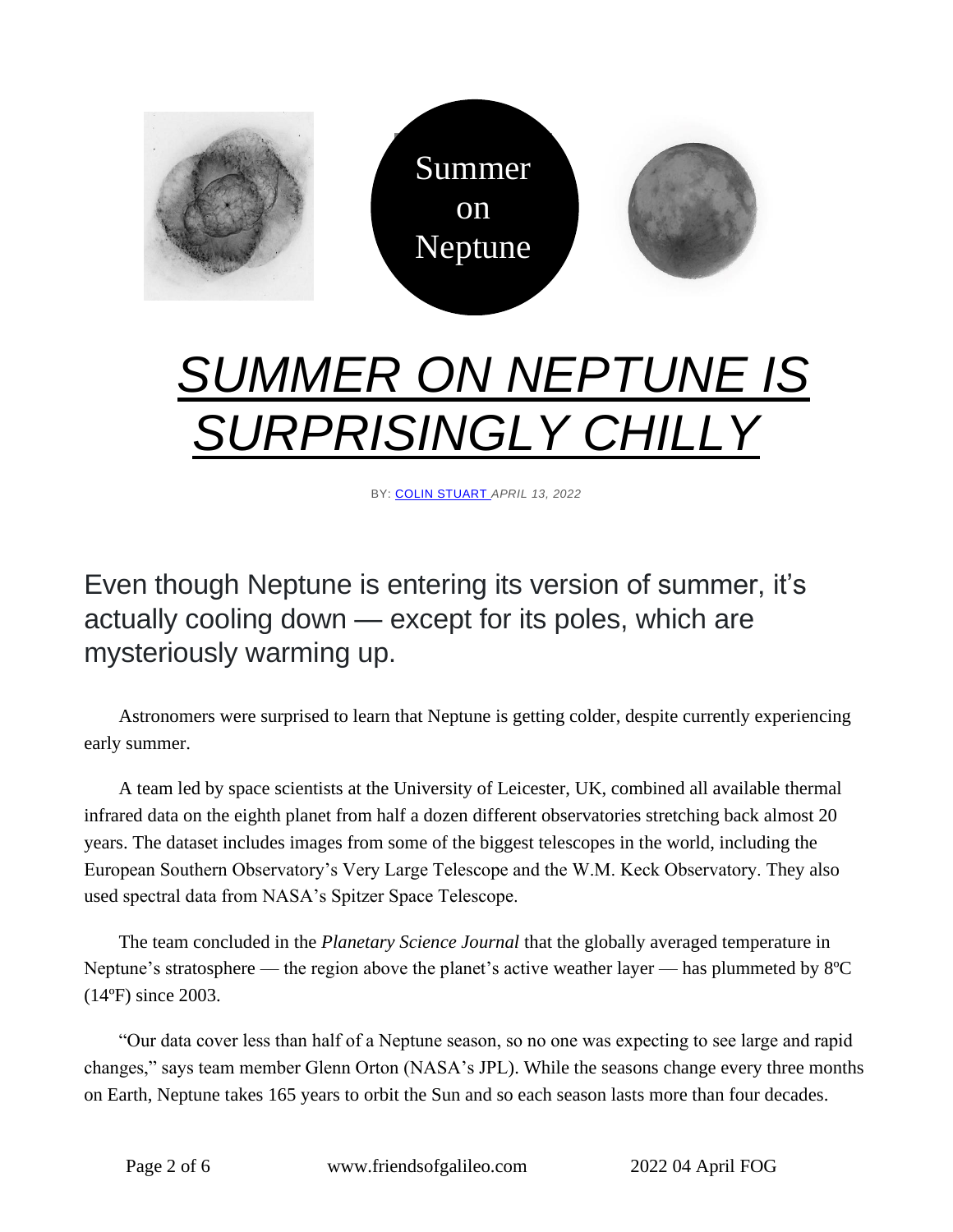There was another surprise in store. One region of Neptune is bucking the overall cooling trend. Recent observations with the Gemini North and Subaru observatories, both on Mauna Kea in Hawai'i, revealed that the stratosphere over the south Neptunian pole warmed by 11ºC (20ºF) between 2019 and 2020. It's the first time astronomers have observed polar warming on Neptune.

Atmospheric physicist Karen Aplin (University of Bristol, UK), who was not involved in the research, thinks the findings stack up. "Their approach seems rigorous and, importantly, different results obtained in different ways from different telescopes lead to roughly consistent conclusions," she says.

The challenge now is understanding what's causing these unexpected changes. "[They] may be related to seasonal changes in Neptune's atmospheric chemistry, which can alter how effectively the atmosphere cools," says team member Michael Roman (University of Leicester, UK). "Random variability in weather patterns or even a response to the 11-year solar activity cycle may also have an effect," he adds.

The team found a tentative correlation between solar activity, stratospheric temperatures, and the number of bright clouds seen on Neptune.

We won't have to wait too long for a deeper view, thanks to the recently launched James Webb Space Telescope. It's scheduled to look at Neptune later this year, observations that are being led by team member Leigh Fletcher (also University of Leicester).

Astronomers were surprised to learn that Neptune is getting colder, despite currently experiencing early summer.

A team led by space scientists at the University of Leicester, UK, combined all available thermal infrared data on the eighth planet from half a dozen different observatories stretching back almost 20 years. The dataset includes images from some of the biggest telescopes in the world, including the European Southern Observatory's Very Large Telescope and the W.M. Keck Observatory. They also used spectral data from NASA's Spitzer Space Telescope.

The team concluded in the *Planetary Science Journal* that the globally averaged temperature in Neptune's stratosphere — the region above the planet's active weather layer — has plummeted by 8ºC (14ºF) since 2003.

"Our data cover less than half of a Neptune season, so no one was expecting to see large and rapid changes," says team member Glenn Orton (NASA's JPL). While the seasons change every three months on Earth, Neptune takes 165 years to orbit the Sun and so each season lasts more than four decades.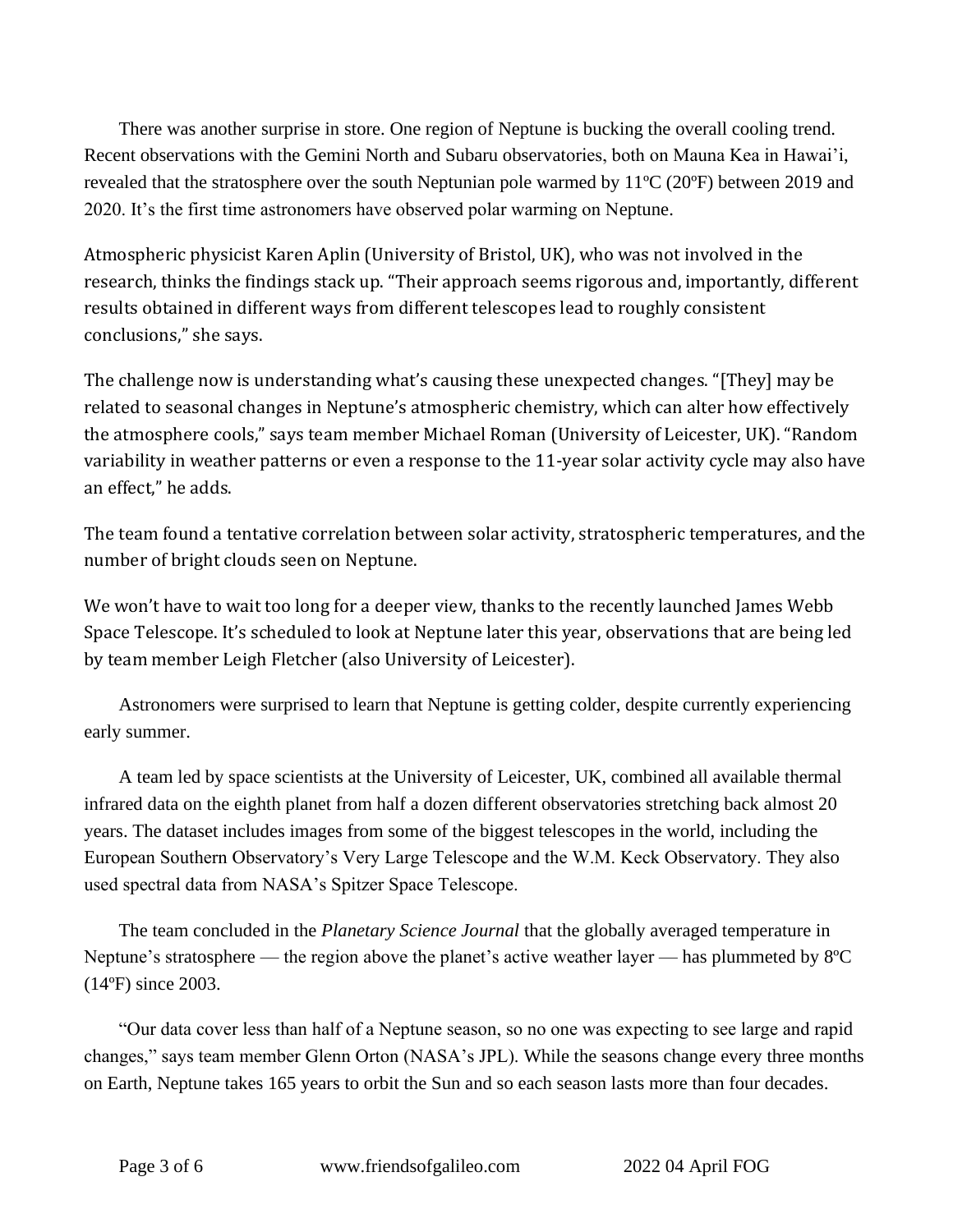There was another surprise in store. One region of Neptune is bucking the overall cooling trend. Recent observations with the Gemini North and Subaru observatories, both on Mauna Kea in Hawai'i, revealed that the stratosphere over the south Neptunian pole warmed by 11ºC (20ºF) between 2019 and 2020. It's the first time astronomers have observed polar warming on Neptune.

Atmospheric physicist Karen Aplin (University of Bristol, UK), who was not involved in the research, thinks the findings stack up. "Their approach seems rigorous and, importantly, different results obtained in different ways from different telescopes lead to roughly consistent conclusions," she says.

The challenge now is understanding what's causing these unexpected changes. "[They] may be related to seasonal changes in Neptune's atmospheric chemistry, which can alter how effectively the atmosphere cools," says team member Michael Roman (University of Leicester, UK). "Random variability in weather patterns or even a response to the 11-year solar activity cycle may also have an effect," he adds.

The team found a tentative correlation between solar activity, stratospheric temperatures, and the number of bright clouds seen on Neptune.

We won't have to wait too long for a deeper view, thanks to the recently launched James Webb Space Telescope. It's scheduled to look at Neptune later this year, observations that are being led by team member Leigh Fletcher (also University of Leicester).

"The exquisite sensitivity of the space telescope's mid-infrared instrument, MIRI, will provide unprecedented new maps of the chemistry and temperatures in Neptune's atmosphere, helping to better identify the nature of these recent changes," Fletcher says.

Yet even Webb's observations are no replacement for studying a planet up close. "In the longer term, a mission to the ice giants would provide enormous insight into the atmospheric processes causing this sort of variability," says Aplin. After all, we've only been to Neptune once, and that was a fleeting flyby with Voyager 2 back in August 1989.

Getting to grips with the atmospheric physics of frigid worlds like Neptune becomes particularly relevant when put into a wider context. "Understanding the origin, evolution and behavior of ice giants in the solar system has become more important as exoplanet ice giants have been discovered," Aplin says.

Clearly, there's still a lot to learn about the solar system's outermost planet.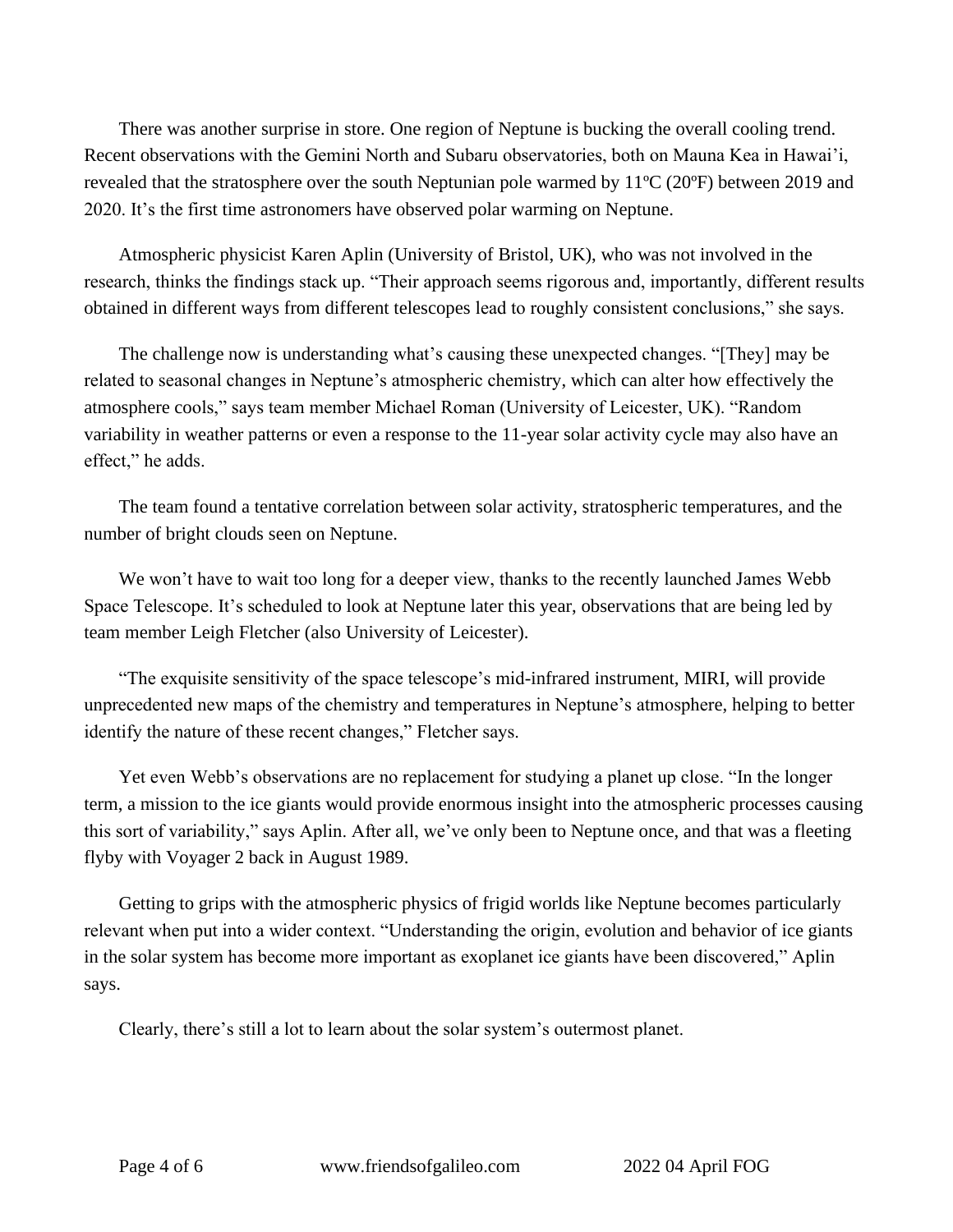|                                                                                      | April 2022 Meeting<br>$\mathcal{P}$               |  |
|--------------------------------------------------------------------------------------|---------------------------------------------------|--|
| DATE:<br>TIME                                                                        | <b>Wednesday April 20, 2022</b><br>$7 \text{ pm}$ |  |
| PLACE:<br><b>Zoom</b> , at your own home<br>PROGRAM Asteroid Psyche - Howard Knytych |                                                   |  |
|                                                                                      |                                                   |  |

#### **Moon Phases**

**1st Qtr**.: **Sun May 8,** , **Full:** , **Sun May 15 3 rd Qtr**.: **Sat, Apr. 23**, **New: Sat Apr. 30**,

**The Star Report** is posted on the clubs website: 1. It is listed in the blog portion of the website.

#### **Minutes of the February FOG Meeting**

**In person** attending were Mark Thorson, Tom Meek, Mary Meek, Gali Gonzalez, Ed Mitchel Hakkayya Suttlin, Allen Severson, Mike Fiest, On **Zoom** : Howard Knytych, Ted Gruber, Steve Powell, Bruce Picket, Chuck Ring, and Becky Kent.

Howard Knytych gave a presentation called " a little Lunacy." This was on how the moon varies what is visible to the earth as it wobbles in it orbit around the earth.